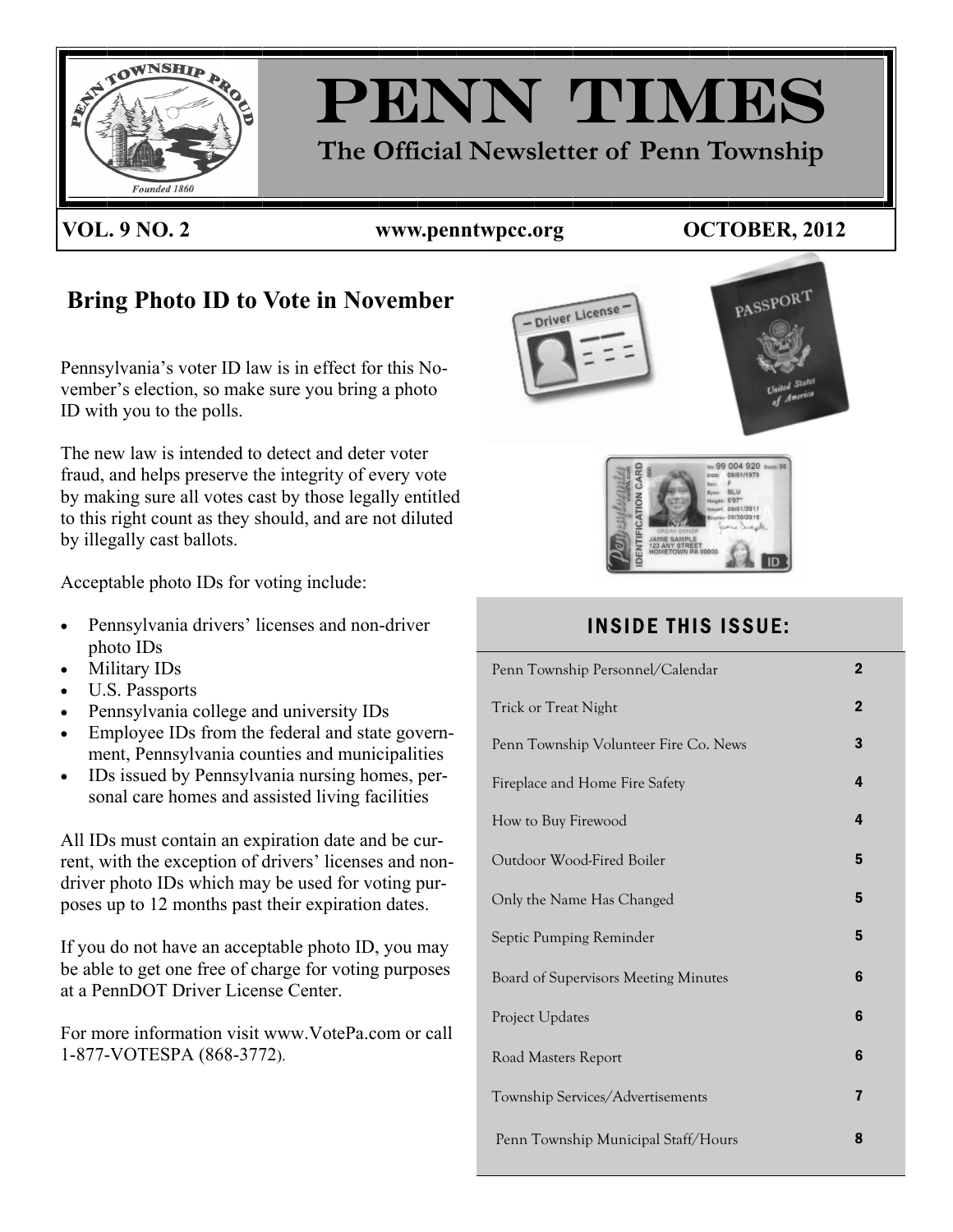#### **Penn Township Personnel**

#### *Zoning Hearing Board*

Holbert Myers - Chair Todd Vogelsong - Vice-Chair Matthew Farkas Linwood Clippinger- Voting Alternate Richard Mislitsky - Solicitor

#### *Planning Commission*

Fred Leeds - Chair George Rohrs – Vice-Chair Marcia Leeds - Secretary Gary Cribbs Victor Barrick Kathleen Shirey Deron Clark Richard Mislitsky - Solicitor

#### *Parks & Recreation Board*

Max Klein - Chairman Pat Walker - Vice-Chairman Susan Whitesel - Secretary

#### *Fire Company Executive Officers*

John Wardle– President 776-7266 Julie Beecher – Vice President Wayne Hockensmith – Treasurer Pat Sangialosi - Secretary Sally Miller -Assistant Secretary Cindia Whistler– Financial Secretary John Wardle Jr-Chaplain

#### *Fire Company Line Officers*

Robert Kough, Jr. – Fire Chief Chris Alleman – Deputy Chief Doug Stum - Assistant Chief Ernie Beecher - Captain Barry Shoff - Lieutenant Tim Knepp, Sr. – EMS Captain Joe Miller - EMS Lieutenant

#### *Fire Company Auxiliary*

Anna Group – President Julie Beecher – Vice President Mary Wert – Secretary Joyce Wardle – Assistant Secretary Marcia Leeds – Treasurer Kay Kann – Financial Secretary Cindia Whisler - Facility Contact

### *Fire/Police Members*

| Dennis McGarry - Captain  | <b>Ricky Stitt</b> |
|---------------------------|--------------------|
| Jim Sheaffer - Lieutenant | Ron Tritt          |
| Leon Kitner               | Ira Wagner         |
| <b>Art Danner</b>         | John J Wardle Jr   |
| Wayne Hockensmith         | Robert Kough, Sr   |
| Robert Alleman            | Michael Young      |

| <b>INIURY SUITE</b> |
|---------------------|
| <b>Ron</b> Tritt    |
| Ira Wagner          |
| John J Wardle Jr    |
| Robert Kough, Sr    |
| Michael Young       |

#### *Fire Company Trustees*

Ernie Beecher Dennis McGarry Denny Shoff John J Wardle Barry Shoff

*Emergency Management Coordinator*  Robert Kough, Jr. – 226-6537 Ernie Beecher - Deputy

*Codes Enforcement Officer*  Fred Leeds Ken Lloyd—Assistant

*Vacancy Board* 

J. Michael Ickes - Chair

*Loan Grant Coordinator* 

Buck Shuller

### **2012 Township Calendar**

All meetings are held at the Township building , 1301 Centerville Road, Newville, PA at 7:00 pm unless otherwise stated.

#### *October*

- 4 Board of Supervisors Meeting
- 10 Zoning Hearing Board
- 11 Park & Recreation Committee
- 15 Planning Commission Meeting
- 27 PTVFC Soup & Sandwich Sale
- 27 PTVFC Community Halloween Party
- 28 PTVFC Breakfast

#### *November*

- 1 Board of Supervisors Meeting
- 8 Park & Recreation Committee
- 10 PTVFC Meat Raffle
- 14 Zoning Hearing Board
- 17 PTVFC Holiday Bazaar
- 19 Planning Commission Meeting
- 25 PTVFC Breakfast

#### *December*

- 6 Board of Supervisors Meeting
- 8 PTVFC Meat Raffle
- 12 Zoning Hearing Board
- 13 Park & Recreation Committee
- 15 PTVFC Breakfast with Santa
- 16 PTVFC Santa Open House
- 17 Planning Commission Meeting

**NOTE:** Fire Company BINGO is held every Friday night, 7:00 at the Fire Hall

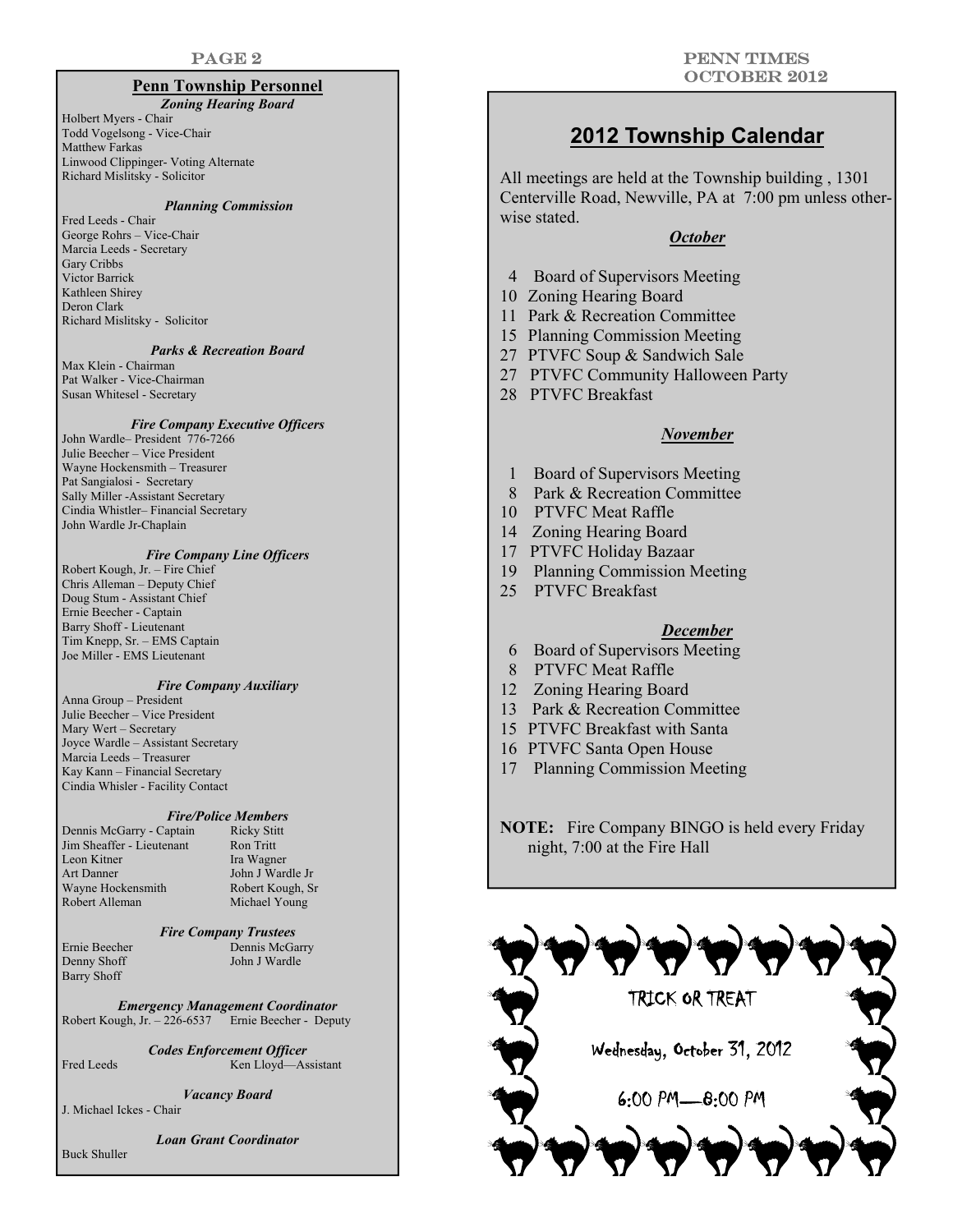## **Penn Township Volunteer Fire Company News**

## **Thank You**

The Penn Township Volunteer Fire Co. would like to thank you for the community support at our Fireman's Fair. We know that the community is a vital part of our future.

National Fire Prevention Week is October 7—13. Have you:

- Checked your smoke detectors and changed the batteries?
- Practiced a safety evacuation plan?
- Cleaned your chimney?

Remember to be careful with fireplaces and wood stoves.

The Fire Company is here to help you. We have answered over 300 calls this year.

We need your help, please consider becoming a member of your Fire Company. For more information, I can be reached at 717-385-9401.

*John Wardle, President* 

## **PENN TWP FIRE CO. AUXILIARY SOUP SALE**

## **OCTOBER 27, 2012**

**Ham Bean and Beef Vegetable Soup by the Quart \$4.50 per Quart (containers will be provided)** 

**Soup will be available to be picked up at 12:00 PM (Noon)** 

**ADVANCED ORDERS ARE STRONGLY SUGGESTED** 

**Order by calling 717-776-3089 or 717-249-4667** 

**Please order by October 19, 2012** 

## **Holiday Bazaar**

**Saturday, November 17th 8:00 AM—2:00 PM Penn Township Fire House 1750 Pine Road, Huntsdale** 

**Food Stand for Breakfast and Lunch available from Penn Township Fire Company** 

**Some spaces still available.** 

**For information please call Joyce at 717-776-7339** 



## **Are You Prepared For A Medical Emergency?**

Do you have a current and legible list of medical histories and medications for all family members? If you don't, you should.

Keep this information handy for emergency responders. A good location is on the refrigerator.

If any family member has a "living will" or "advanced medical directives" EMS providers must be presented with the paper in order to comply with the patient's wishes.

If you have any questions regarding this or other emergency medical issues, contact Tim Knepp, EMS Chief at 717-503-8656.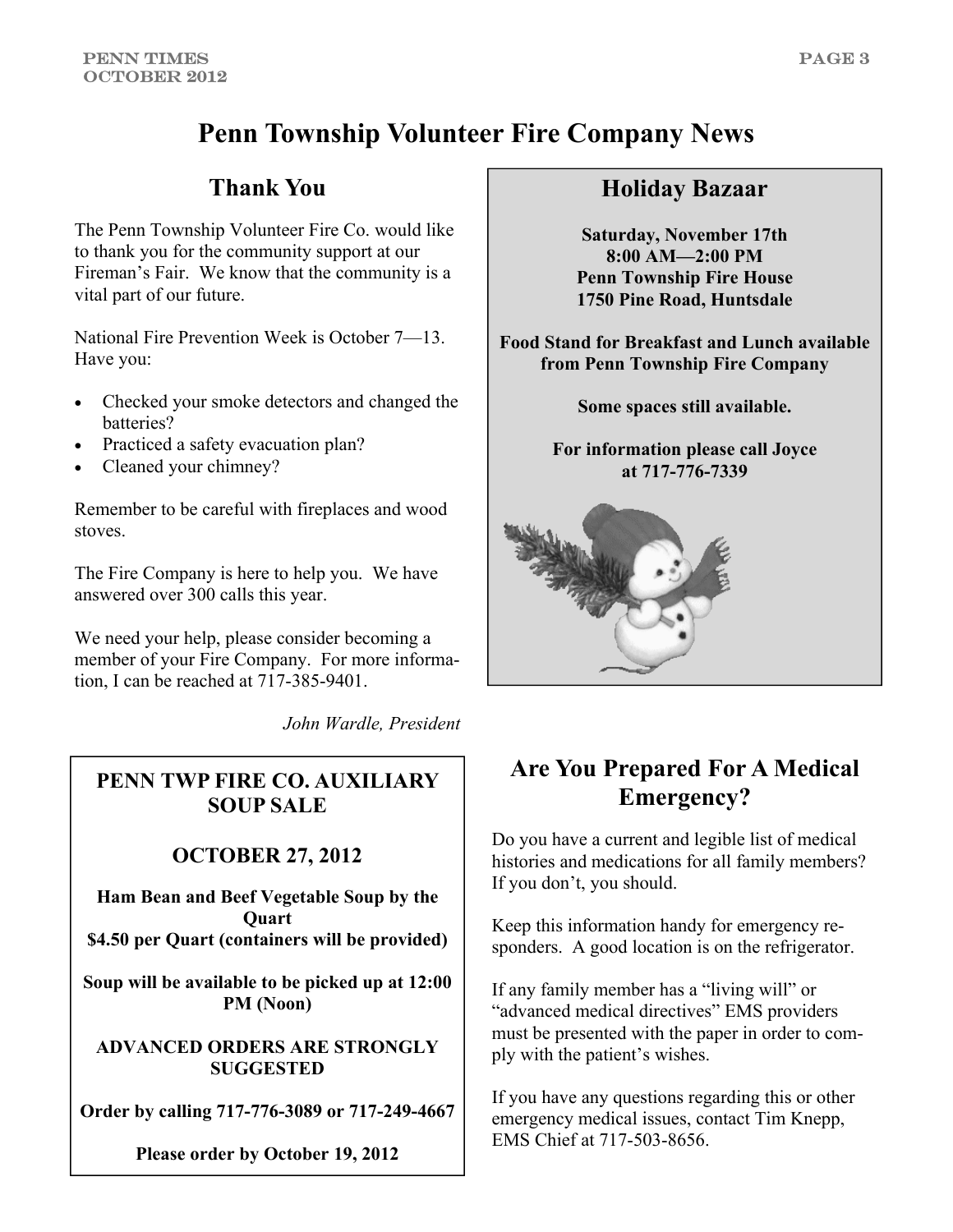## **Fireplace and Home Fire Safety**

More than one third of Americans use fireplaces, wood stoves and other fuel-fired appliances as primary or supplemental heat sources in their homes. Unfortunately, many people are unaware of the fire risks when heating with wood and solid fuels.

Heating fires account for 36% of residential home fires in rural areas every year. Often these fires are due to creosote buildup in chimneys and stovepipes. All home heating systems require regular maintenance to function safely and efficiently.

The following fire safety steps can keep those home fires safely burning:

#### **KEEP FIREPLACES AND WOOD STOVES CLEAN**

 Have your chimney or wood stove inspected annually by a certified chimney specialist.

 Clear the area around the hearth of flammable materials

 Leave glass doors open when burning – Close glass doors when fire is out

 Always use a metal mesh screen with fireplaces Install stovepipe thermometers to help monitor flue

temperatures Keep air inlets to wood stoves open

 Use fire resistant materials on walls around wood stoves

#### **SAFELY BURN FUELS**

 Never use flammable liquids to start a fire Use only seasoned hardwoods

 Build small fires that burn completely and produce less smoke

 Never burn cardboard, trash or debris in your fireplace or wood stove

Never leave a fireplace unattended

 Soak hot ashes in water and place them in a metal container outside your home

#### **PROTECT THE OUTSIDE OF YOUR HOME**

 Stack firewood outside at least 30 feet away from your home

 Keep roofs clear of leaves, pine needles and other debris

 Cover chimney with a mesh screen spark arrester Remove branches hanging above the chimney, flue or vents

Extend all vent pipes at least 3 feet above the roof

#### **PROTECT THE INSIDE OF YOUR HOME**

 Install smoke alarms on every level of your home and inside and outside of sleeping areas. Test them monthly and change the batteries at least once a year.

 Provide proper venting systems for all heating equipment

#### **Fire safety is your responsibility – FIRE STOPS WITH YOU!**

#### **HOW TO BUY FIREWOOD**

Rising fuel and electrical prices have motivated more homeowners to use wood-burning fireplaces and stoves to supplement their home heating systems. While most firewood dealers are honest, the spike in demand creates an opportunity for vendors that take advantage of unsuspecting homeowners.

Follow this advice to make sure you get your money's worth:

#### **REQUEST THE RIGHT WOOD**

 Hardwoods such as maple, oak and cherry burn longer and cleaner than softwoods like pine, aspen and poplar. Softwoods also tend to create more creosote buildup in the chimney.

 All firewood should be seasoned for at least six months.

#### **GET WHAT YOU PAY FOR**

A full cord is a unit of cut wood that measures 128 cu-

bic feet, or a stack roughly 4 feet high X 8 feet long X 4 feet wide.

 A face cord is 4 feet high X 8 feet long and as deep as the individual logs

 Be home when the vendor delivers the wood and have the vendor identify in writing the type of wood you're getting

 To prevent termites and other insects from invading your home, stack the wood away from any structure, preferably in a sunny, exposed spot. You can use a plastic tarp to keep the top layer dry

#### **OBTAIN A RECEIPT**

 The bill of sale should include the vendor's contact Shane Zinn information, sale date, the type and quantity of wood, and the purchase price

#### **REMEMBER, ANYONE WITH A PICKUP TRUCK AND A CHAINSAW CAN CALL HIMSELF A FIRE-WOOD DEALER**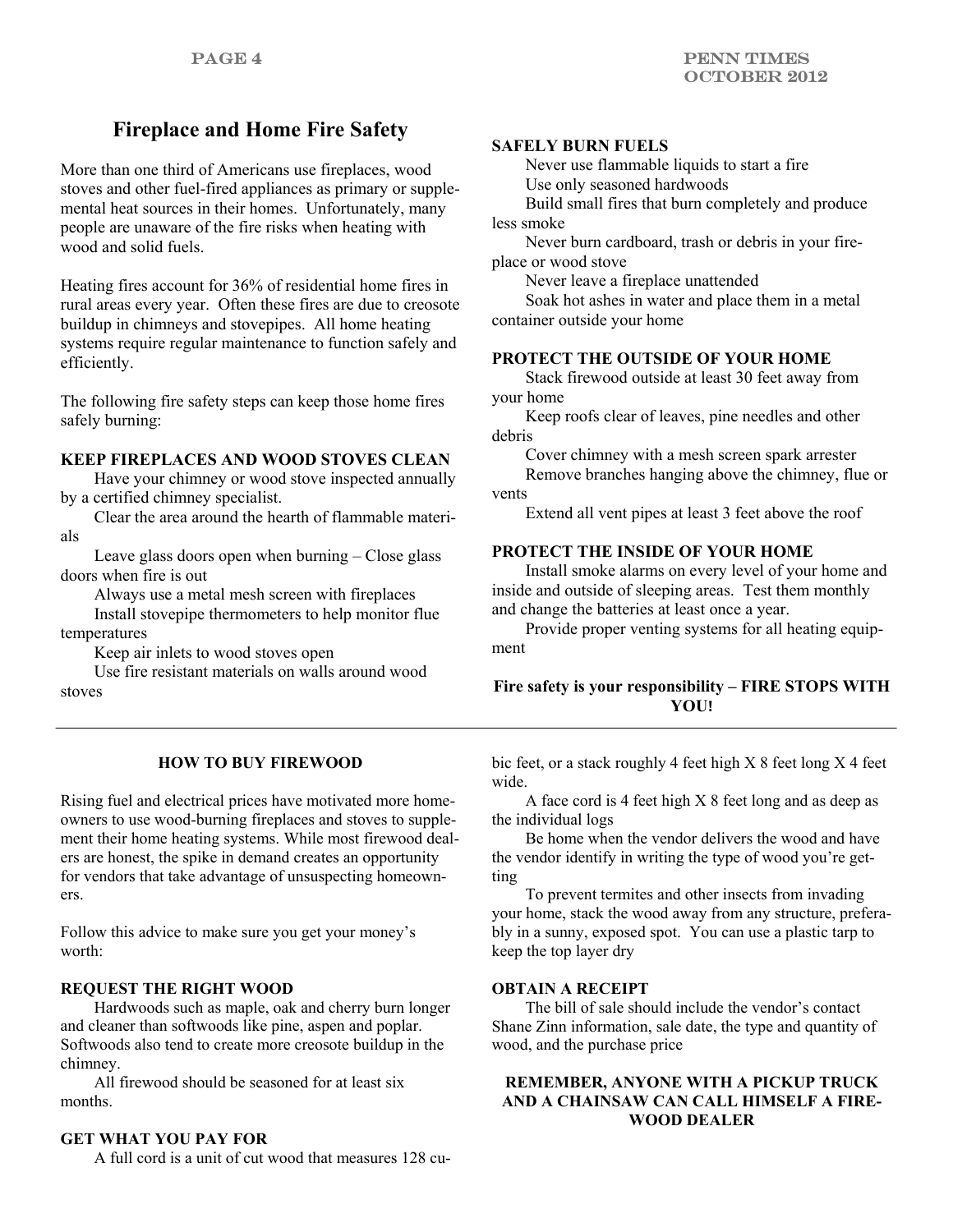## **Outdoor Wood-Fired Boiler**

Operators of Outdoor Wood-Fired Boilers (OWB) may only burn the following fuels:

- 1. Clean wood
- 2. Wood Pellets made from clean wood

 3. Home heating oil, natural gas, or propane that complies with all applicable sulfur limits and is used as a starter or supplemental fuel for dual-fired OWB.

 4. Other types of fuel approved in writing by DEP upon receipt of a written request.

An OWB shall not be used as a waste incinerator. During the entire period of use, every owner of an OWB shall have a current contract with a licensed solid waste hauler and shall use its services for disposal of household trash, unless exempted by the Board of Supervisors.

## **Only the Name Has Changed**

Interstate Waste Service is now Advanced Disposal.

While the name of the company who services your waste and recycling needs has changed, rest assured that your service levels Tracy Black and schedules will remain the same, your drivers are still there to serve you, and that the combined Interstate Waste / Advanced Disposal team is committed to providing quality service on which you can depend.

Advanced Disposal is dedicated to preserving the environment and ensuring that all our operations are conducted in a manner that follows all local, state and federal laws in regards to environmental protection. Our goal is greater than simply collecting and transporting solid waste from your location to a permitted landfill or recycling facility. Instead, we strive to leave your community and place of business a cleaner, more pleasing place to live and work.

## **Septic Pumping Reminder**

If you received a reminder card that your septic pumping and inspection is due in 2012, it must be completed by December 31, 2012.

The area shaded in gray on the map below is due to be pumped in 2012.

If you have any questions about septic pumping and inspection please contact the Township Office.



#### **CAN YOUR HOME BE EASILY IDENTIFIED BY EMERGENCY VEHICLES??**

**7** 

**7** 

**7** 

There is a Township Ordinance that requires all homes to have the street number four inches high so that emergency vehicles can easily find your home. These street numbers are available for only \$10 from Bob Kough, 385-2179. This is not-forprofit, and Bob does this as a favor to the fire department.

PAGE 5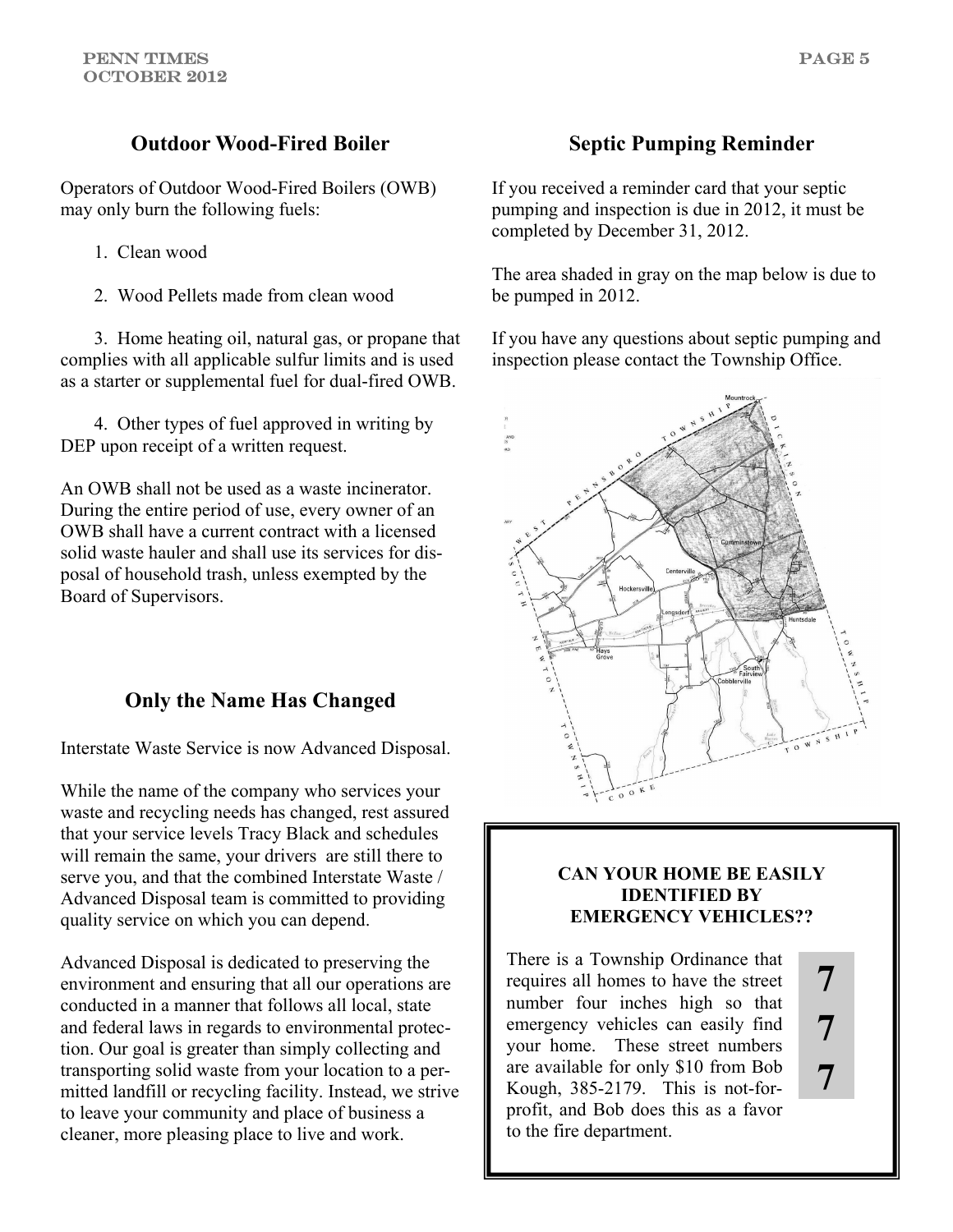## **Board of Supervisors**

### **June 2012**

- Approved the Clelan Final Subdivision Plan
- Waived Zoning Permit fee for the new Township sign

### **July 2012**

- Approved 90 day extension for Pennington Ridge Final Subdivision Plan to get Developer's Agreement worked out
- Approved Resolution to submit Keeseman Septic Module to DEP
- Approved Subdivision Plans for Verus Warehouse being built in West Pennsboro Township
- Approved Removal Agreement for Lebo property
- Authorized sending letter to PennDOT District 8 requesting the installation of rumble strips on Route 233 at its intersection with Route 174
- Authorized sending letter to Representative Bloom requesting his assistance in petitioning PennDOT for rumble strips
- Adopted a Resolution to support Cumberland County Commissioners in their lawsuit objecting to the new Redistricting Map
- Approved Conditional Use for Terri Ann Taylor
- Special meeting to open and award the bid for the new Township salt storage facility

## **August 2012**

- Approved Ordinance 2012-3 setting the speed limit on Hosfeld Road at 25 MPH
- Approved sending up to 8 individuals to the Cumberland County Association of Township Officials Convention.

## **PROJECT UPDATES** Road Masters Report

A contract has been awarded to A & K Pole Buildings in the amount of \$119,905.00 to construct a 4 bay salt and cinder storage building. Construction has begun and should be completed by the end of **October** 

F & M Trust Bank has received a Highway Occupancy Permit from PennDOT for construction of a Branch Office at the corner of Rt. 11 and Rt. 233

Security cameras have been installed at the Township Municipal Building by Danatech

Cold weather is coming. We will be getting ready for snow plowing in the next months.

Roadside mowing is almost done for the year, however, Township staff will still be trimming trees. We will be doing some patching, tarring and chipping as well. Please watch for workers.

During the construction of the new salt shed the scrap metal pile will be temporarily moved. There will be a sign indicating where to dump your scrap metal. Please be careful on the Township building property during the construction period.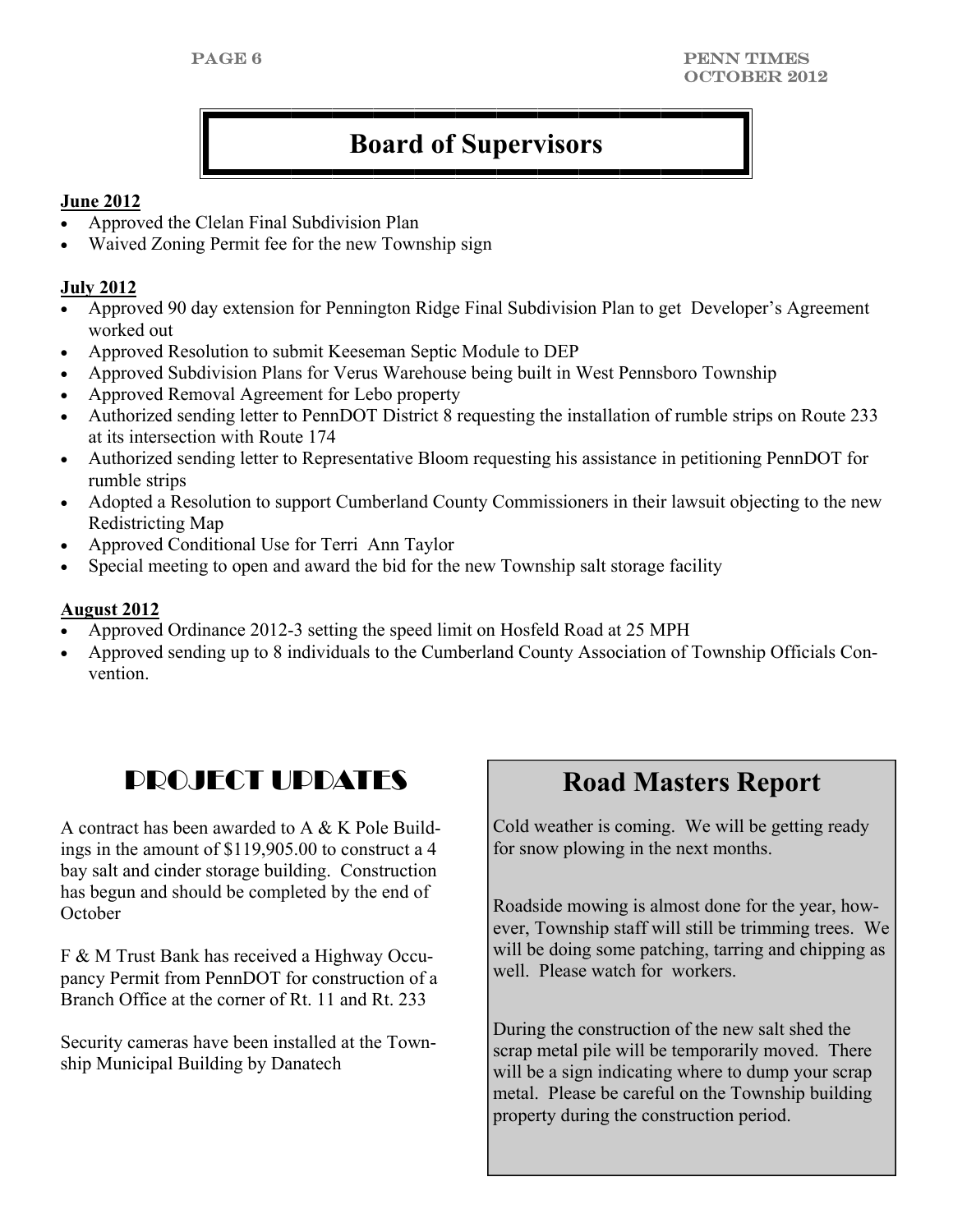#### PENN TIMEs OCTOBER 2012

#### **Email Address Collection -**

The township is collecting email addresses to be able to efficiently deliver the quarterly newsletter and emergency information to our residents.

If you are interested in receiving information by email, please sign-up at

#### **www.penntwpcc.org**

- **Community Information**
- **Newsletter (sign up or cancellation of subscription)**

Like us on Facebook for emergency alerts and information on road closures.

## **PENN TOWNSHIP SERVICES**

**\* Photo copies \$ .25 each** 

 **\* Faxing \$1.00 first page— \$. 50 each additional page** 

 **\* Laminating \$1.00 per item** 

 **\* Notary work \$2.00 a seal (No DMV forms or titles)** 

**The township will collect residential waste oil from vehicles** 



For Sale

The Township has rain barrels to sell for \$25 each.

Please contact the Township during normal business hours to purchase.



## **Newsletter Advertising**

The **PENN TIMES** is published quarterly (January, April, July, and October), and offers area businesses the opportunity to advertise their businesses to all of the residents of the township. Advertisements may be changed to

fit the seasons. Seasonal businesses may choose to advertise in the issue that is closest to their peak season.

 The following are the prices for advertising in the 2012 PENN TIMES:

| <b>Size</b>              | Cost/Issue | Cost/Year |
|--------------------------|------------|-----------|
| 1/8 Page (Business Card) | - S50      | \$175     |
| $\frac{1}{4}$ Page       | \$100      | \$350     |
| $\frac{1}{2}$ Page       | \$200      | \$700     |
| Full Page                | \$400      | \$1400    |

Contact the township office at 486-3104 to reserve your space and for newsletter deadline.

> **Find Your Name The names of two Township residents, selected randomly from township records, are "hidden" out of context somewhere in this newsletter. Find your name and we will treat you to a \$20 gift certificate to Saylor's Market in Newville. If you find your name, claim the reward by stopping by Saylor's Market before November 30, 2012 Our thanks to Curt Saylor for his donation to the newsletter.**

## TOPSOIL FOR SALE

The Township has topsoil for sale.

Backhoe Bucket \$25.00 each Township Dump Truck Load \$120 delivered (delivery must be within the Township) Wood Chips Backhoe Bucket: \$30.00 delivered

Please contact the Township during normal business hours to purchase.